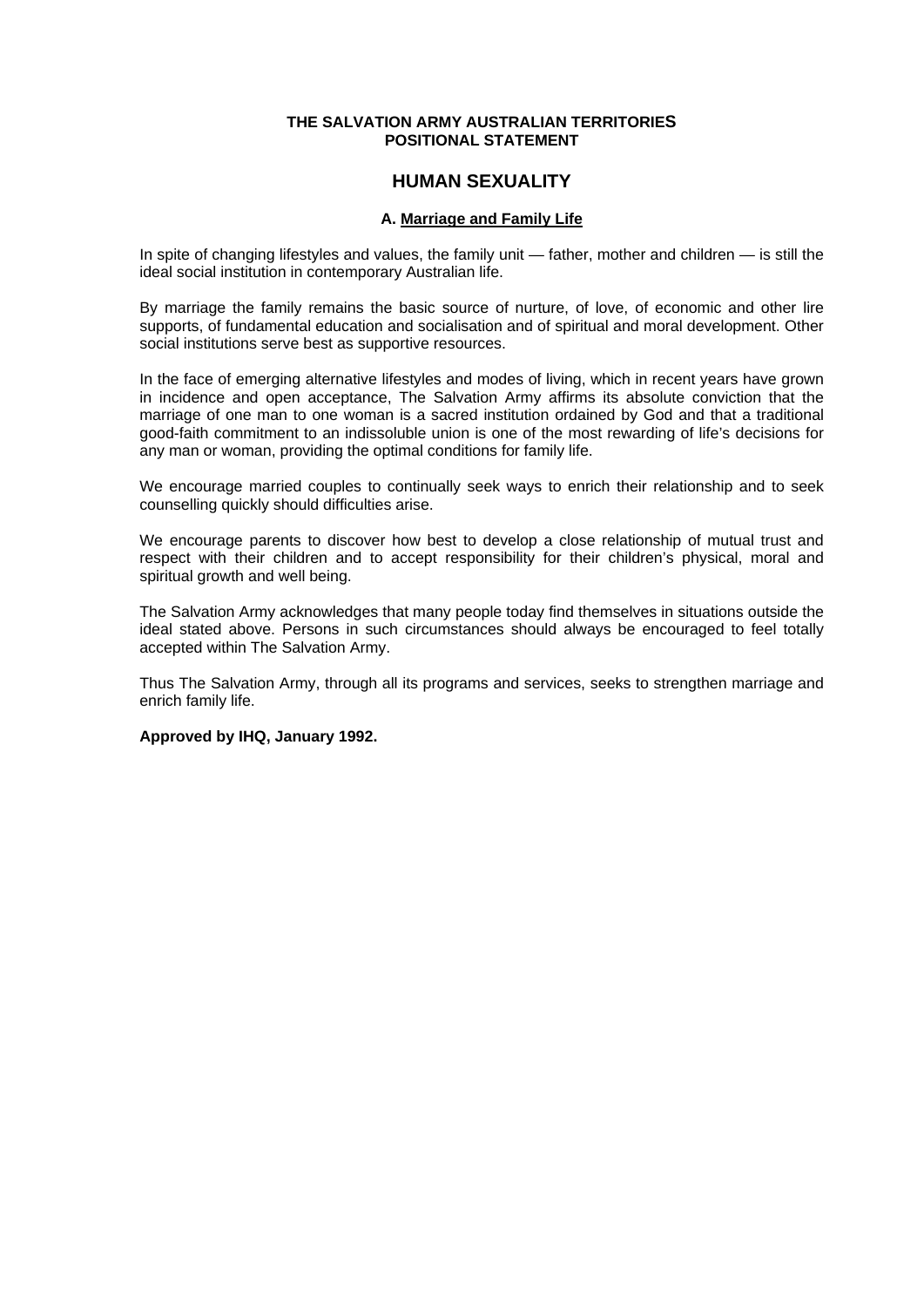### **THE SALVATION ARMY AUSTRALIAN TERRITORIES POSITIONAL STATEMENT**

## **HUMAN SEXUALITY**

## **B. Sexuality and Singleness**

Singleness is a part of every life. Every marriage begins with two people who have experienced singleness, and usually ends with at least one partner beginning a new single life.

The Salvation Army as a Christian movement, believes that human sexuality is a gift of God and that the Bible presents sexuality and its proper expression as a privilege, created, ordained and blessed by God. We believe in chastity before marriage and fidelity within the marriage relationship.

The Army acknowledges that, in believing that sexuality is designed by God to lead to an expression of love within the marriage relationship, it requires restraint and control of natural desires from all, married and single alike.

Singleness may be chosen or not. Whichever is the case, the single life can be lived in a positive spirit. Celibacy should not be a negative state but a positive one. Singleness is neither especially blessed, nor a sign of God's disfavour. There are unique ways in which single Salvationists can serve God and there are special opportunities for married Salvationists, so that Paul might well have added "single and married" to his list in Galatians 3:28.

The Army encourages single people — whether previously married or not — to maintain a positive attitude to their singleness and a healthy and balanced social life, and to recognise that God can use all people effectively in His Kingdom.

# **Approved IHQ, 15th October 1992**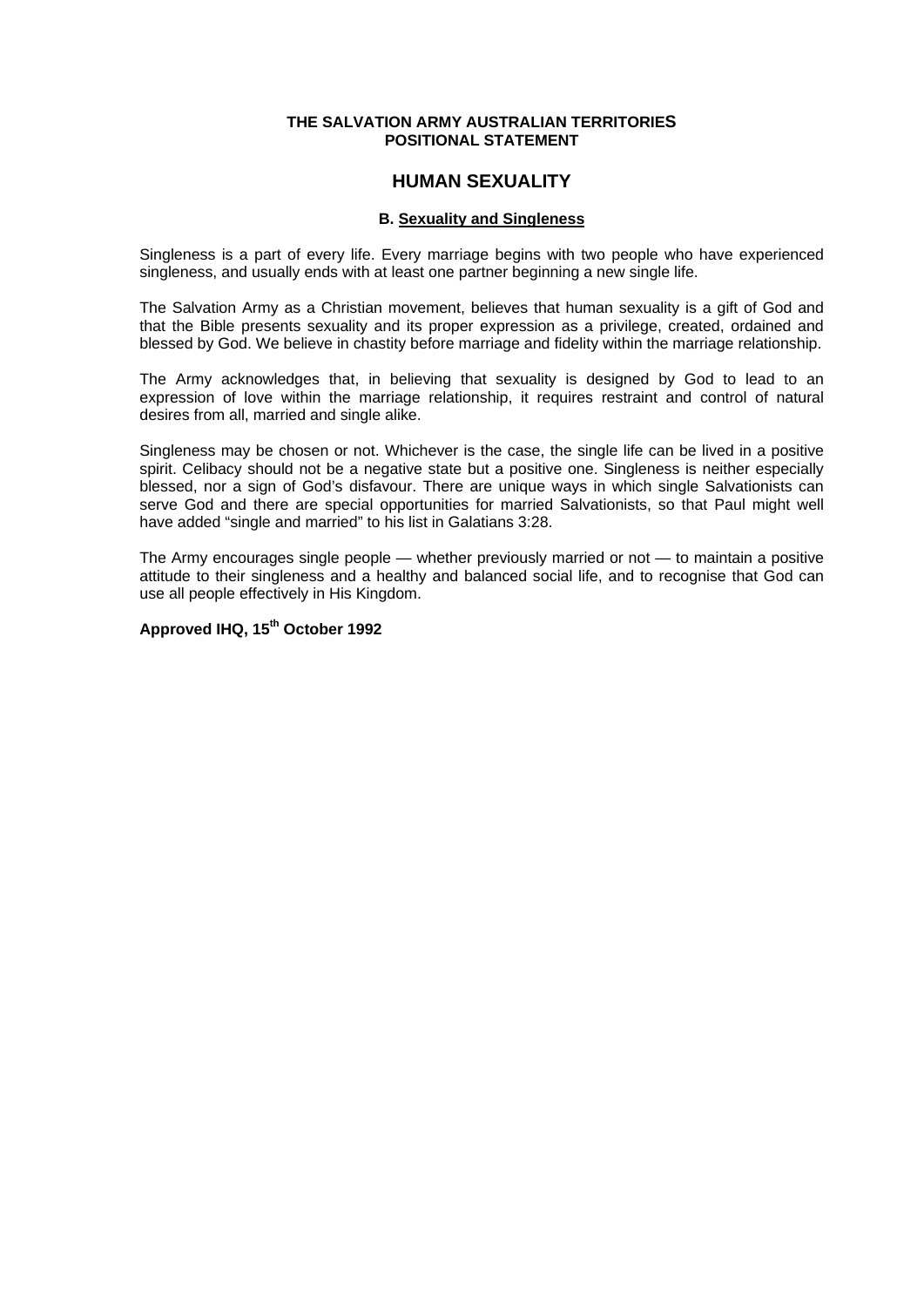### **THE SALVATION ARMY AUSTRALIAN TERRITORIES POSITIONAL STATEMENT**

## **HUMAN SEXUALITY**

### **C. Homosexuality**

The Salvation Army seeks to understand, accept, and lovingly minister to all people, recognising the depth and intensity of feeling about sexual identity, as well as the attendant pain and difficulties sometimes experienced in living in harmony with God's standards.

Homosexuality is broadly defined as being sexually attracted to, having a definite sexual preference for, people of the same gender It is The Salvation Army's belief that whilst recognising the possibility of such orientation, (the origins of which are uncertain), the Bible expressly opposes homosexual practice<sup>1</sup>, seeing such activity as rebellion against God's plan for the created order.<sup>2</sup>

The Bible teaches<sup>3</sup> that God's intention for humankind is that society should be ordered on the basis of lifelong, legally sanctioned heterosexual unions. Such unions (marriages), having the potential for procreation, lead to the formation of social units (families), which are essential to human personal development and therefore to the stability of the community.

We firmly believe that obedience to God together with the power of the indwelling Holy Spirit, make it possible for all to live a lifestyle pleasing to Him. This may include celibacy or self restraint for those who will not or cannot marry.

A disposition towards homosexuality is not in itself blameworthy nor is the disposition seen as rectifiable at will. The Army is sensitive to the complex social, emotional and spiritual needs of all people including those with homosexual inclinations. We oppose vilification of, or discrimination against anyone on the grounds of sexual orientation. No person is excluded from membership, fellowship or service in the Army solely on the basis of sexual disposition.

Homosexual practice, however, is, in the light of Scripture, clearly unacceptable<sup>4</sup>. Such activity is chosen behaviour and is thus a matter of the will. It is therefore able to be directed or restrained in the same way heterosexual urges are controlled. Homosexual practice would render any person ineligible for full membership (soldiership) in the Army. However, practising homosexuals are welcome to worship with, and join in the fellowship of The Salvation Army.

Regardless of sexual orientation, any person who yields to the Lordship of Jesus Christ, and determines, by God's grace, to live in accordance with the Scriptural principles outlined above, is welcomed and accorded all the benefits and privileges of membership in The Salvation Army.

<sup>1</sup> Leviticus 18:22

<sup>&</sup>quot;Do not lie with a man as one lies with a woman; that is detestable" (NIV)

<sup>1</sup> Corinthians 6:9-11

<sup>&</sup>quot;Do not be deceived: Neither the sexually immoral, nor idolaters, nor adulterers, nor male prostitutes, nor homosexual offenders.., will inherit the kingdom of God. And that is what some of you were. But you were washed, you were sanctified, you were justified in the name of the Lord Jesus Christ and by the Spirit of our God." (MV)

<sup>2</sup> Romans 1:23-25

<sup>&</sup>quot;… and exchanged the glory of the immortal God for images made to look like mortal man and birds and animals and reptiles. Therefore God gave them over in the sinful desires of their hearts to sexual impurity for the degrading of their bodies with one another They exchanged the truth of God for a lie, and worshipped and served created things rather than the Creator — who is forever praised. Amen." (NIV)

<sup>&</sup>lt;sup>3</sup>Genesis 1:27

<sup>&</sup>quot;So God created man in His own image, in the image of God He created him; male and female He created them." (N IV)